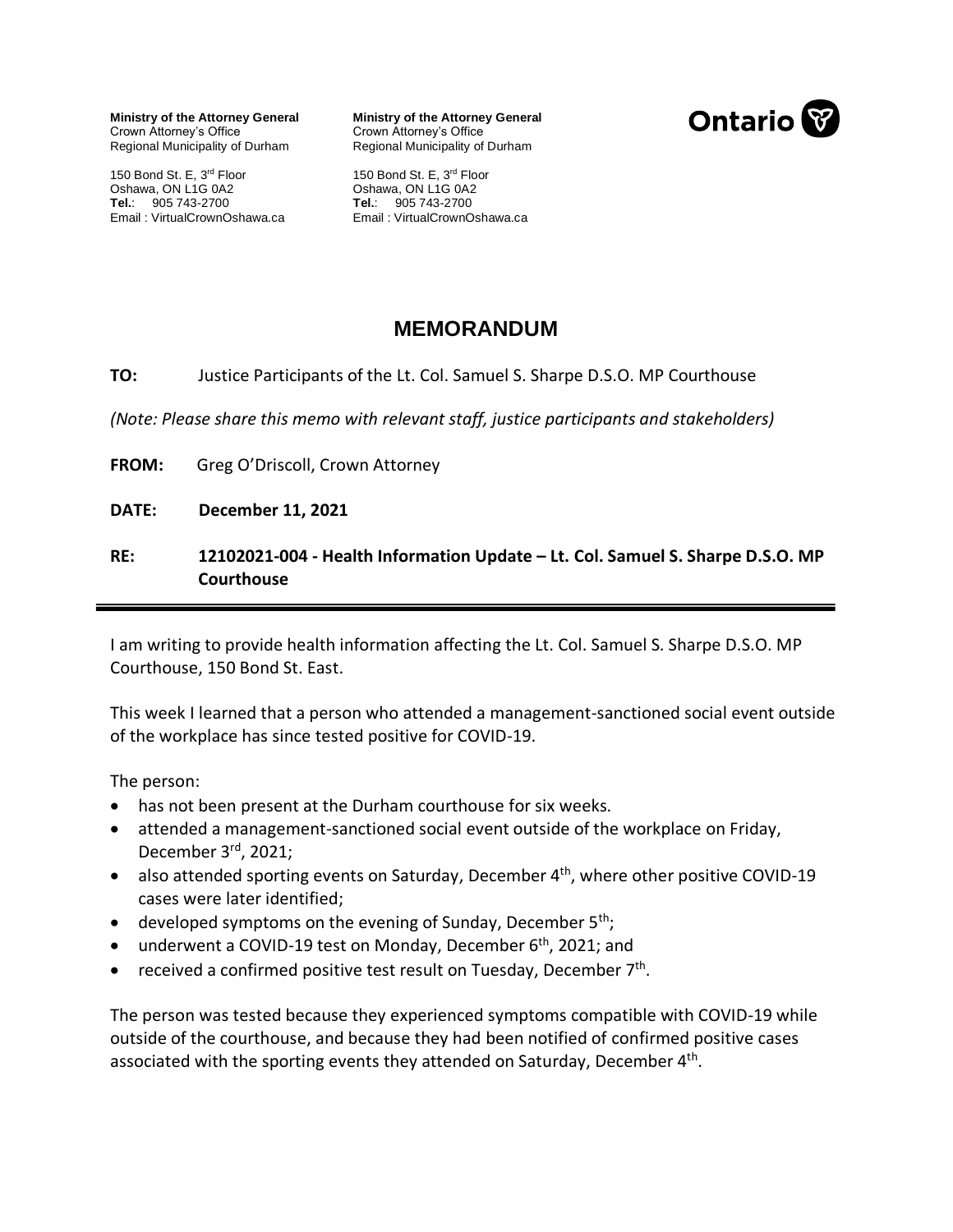The person was not physically present in the courthouse during their period of communicability, regarded by the Ministry of Health as the 48 hours preceding either the day of:

- a. The onset of symptoms compatible with COVID-19
- b. In the case of a non-symptomatic person, the day the COVID-19 test sample was collected.

At the time that the person tested positive, Durham Region Health Department advised that all attendees at the social event on December 3<sup>rd</sup> should monitor for symptoms. The person who tested positive began self-isolating as per standard public health procedure and followed the direction of medical professionals.

On Friday, December 10<sup>th</sup>, Durham Region Health Department notified the person that their case may be the COVID-19 Variant of Concern (VOC) "Omicron" (B.1.1.529).

Omicron was identified by WHO on November 24, 2021. While it is believed that Omicron is more transmissible than prior variants, scientific surveillance continues in an effort to learn more about Omicron. The mode of transmission of Omicron remains the same as other forms of this coronavirus. This suggests that the strict adherence to the existing precautionary measures, coupled with vaccination is highly effective in mitigating the risk of transmission of Omicron.

As a result of the identification of Omicron, and its potential increased transmissibility, the Durham Region Health Department has determined, out of an abundance of caution, that all persons who attended the social event on December 3<sup>rd</sup> must self-isolate for ten days, ending on the evening of Monday, December 13<sup>th</sup>, 2021. This approach was taken despite the potential exposure taking place at the sporting event on December 4<sup>th</sup>, 2021 where other confirmed cases were experienced.

As a result, no in-person matters will be heard at Durham courthouse on Monday, December 13<sup>th</sup>, 2021. Alternate arrangements are currently being made for all scheduled matters.

At this time, the Ministry has completed a Preliminary Workplace Exposure Risk Assessment (PWERA) to identify any other persons/individuals associated with the event that potentially experienced a high-risk exposure to the positive case.

A High-Risk Exposure occurs when a Person/Individual:

- lives in the same household with a probable/confirmed positive case while the case was infectious.
- has direct contact with infectious body fluids of a probable/confirmed positive case (e.g., coughed on or sneezed on)
- has direct physical contact with the probable/confirmed positive case (e.g. hugging, kissing, hand-shaking) that is more than a transient interaction (i.e. brushing by someone, handing paper etc.)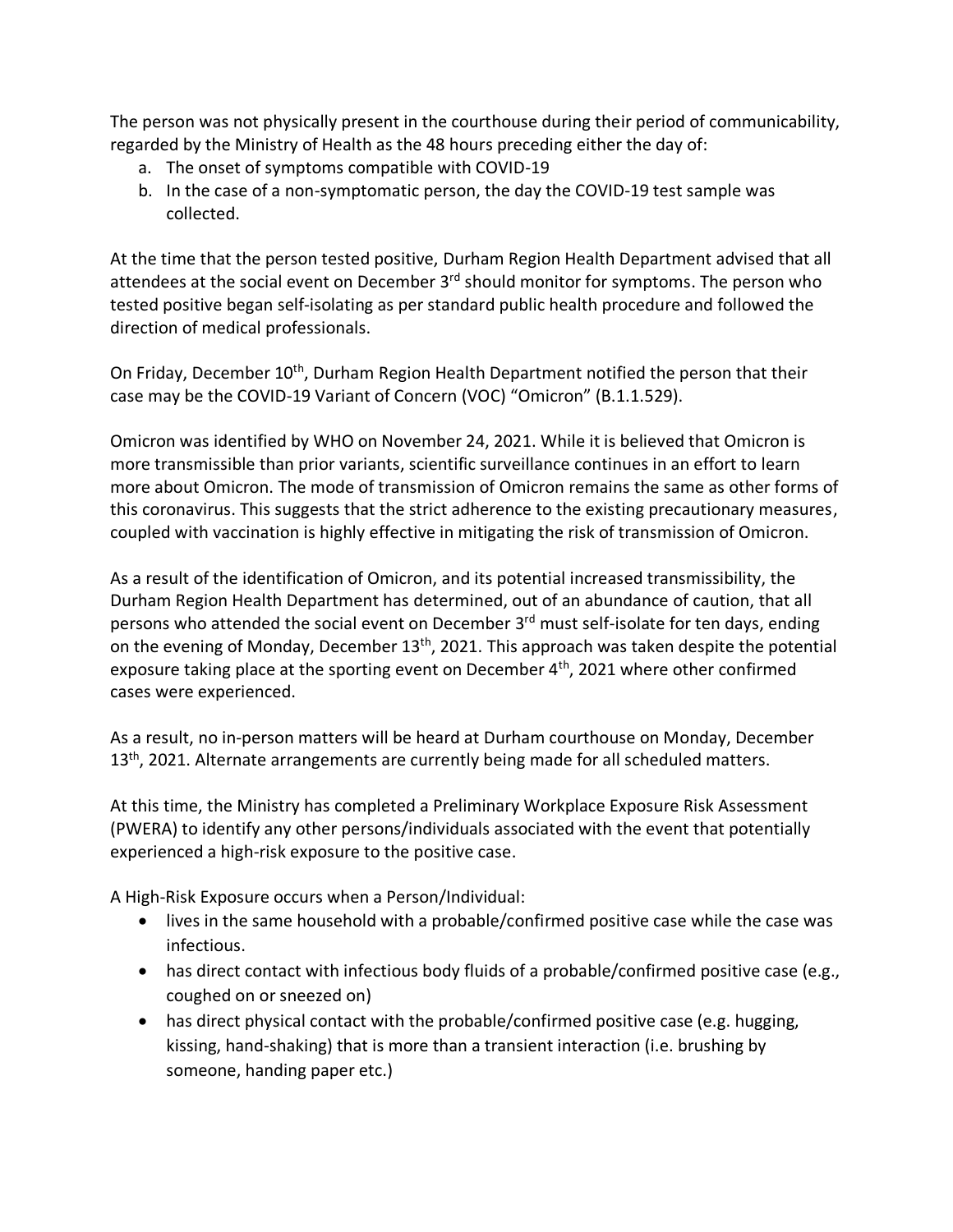• has close (less than 6ft or 2m), prolonged and/or unprotected interaction\* with a probable/confirmed positive case while both the Person/Individual were not consistently/properly wearing masks.

\*N.B. Interaction means more than a brief, transient encounter (i.e. does not include passing someone in a hallway).

While there have been no changes in the above criteria for identifying a High-Risk Exposure to date, in cases of Omicron, interim Public Health Ontario Guidance to local Public Health Units has been to:

- Have a low threshold for assessing an exposure as high risk.
- Require isolation for all high-risk contacts regardless of vaccination status or previously positive status.<sup>1</sup>

The [Ministry of Health Guidance](http://www.health.gov.on.ca/en/pro/programs/publichealth/coronavirus/docs/contact_mngmt/management_cases_contacts.pdf) informs us that Persons/Individuals experiencing a High-Risk Exposure to a probable/confirmed positive case are to self-isolate for 10 days and be tested for COVID-19.

For clarity, all those who attended the social event on December 3<sup>rd</sup> have already been notified and asked to self-isolate for 10 days, be tested for COVID-19, and seek further advice from their health care provider or the Durham Region Health Department.

In responding to this case, as in all cases of COVID-19, the ministry is relying upon the expertise and guidance of public health officials.

Management has been in contact with the Durham Region Health Department about the specific circumstances of this case. Management sought advice from the Durham Region Health Department about any additional precautions that are required by the ministry. They have advised that no further actions need to be taken.

The Durham Region Health Department will take necessary steps to reduce transmission of COVID-19 and will proceed based on the specific circumstances of each individual case. They will conduct any further contact tracing they deem appropriate. The Ministry will provide all necessary assistance to Public Health in this regard if required.

Enhanced cleaning of the building has been in effect since March 2020.

Management will continue to monitor this situation and will provide updates should further information that may impact the health and safety of building occupants become available.

<sup>&</sup>lt;sup>1</sup> COVID-19 Variant of Concern Omicron (B.1.1.529): Case, Contact and Outbreak Management Interim Guidance Version 1.0 – November 30, 2021, Pg. 3.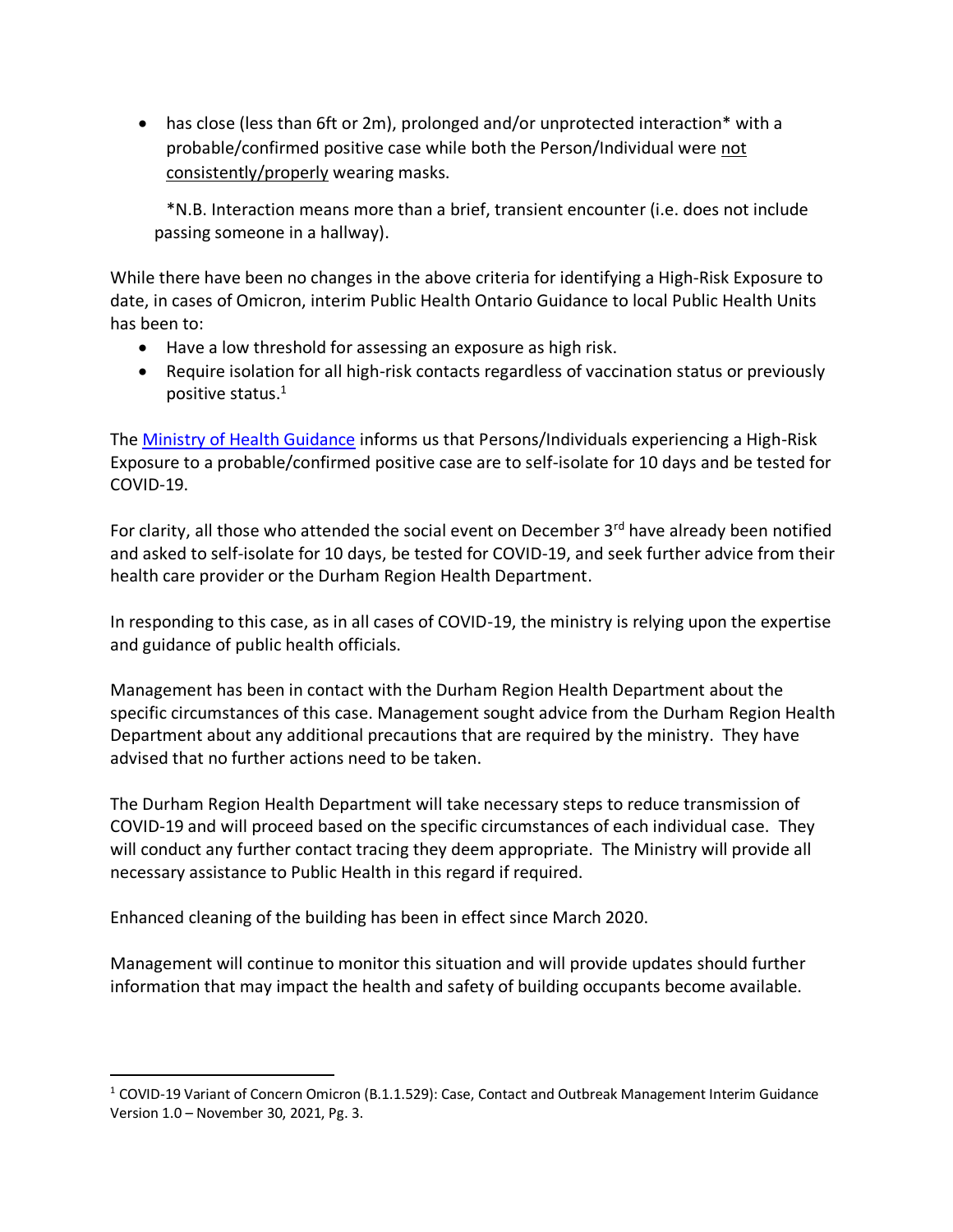As you know, MAG's policies, including physical distancing, hand hygiene, PPE and source control face coverings, are in place to reduce the possibility of virus transmission in the workplace. I urge you to continue to be proactive at all times in following the precautions in place in the building. Given the rise in concern surrounding the Variants of Concern (VOC), it is imperative to remember that when followed, the suite of overlapping preventative measures within our workplaces continues to be robust and effective at mitigating the risk of COVID-19 transmission and associated VOCs.

Vaccinations play a vital role in mitigating the transmission of COVID-19. Vaccines are safe, effective, and the best way to protect you and those around you from COVID-19 and its variants. A mandatory vaccination policy is currently in place requiring all Ontario Public Servants to be fully vaccinated against COVID-19 or to undergo regular testing. This serves as an additional measure to ensure that your health, safety and wellbeing continues to be protected in our workplaces.

## [Learn about our COVID-19 vaccination program](https://covid-19.ontario.ca/covid-19-vaccines-ontario)

I understand that this situation may cause you concern. Your health and safety is of the highest priority for us. We are in ongoing discussions with Public Health and will continue to follow their guidance around best practices to ensure your safety.

I would also like to remind you that the Employee Family Assistance Program is always available to support an employee's well-being. You can learn more [here.](https://intra.ontario.ca/ops/efap)

As a reminder, coronaviruses are spread mainly from person to person through close contact. There are everyday actions that can help prevent the spread of germs that cause respiratory illnesses. These include:

- stay at least 2 metres (6 feet) from others,
- wear face coverings or PPE, as indicated,
- wash your hands often with soap and water,
- use hand sanitizer as needed,
- sneeze and cough into your sleeve,
- avoid touching your eyes, nose or mouth,
- avoid contact with people who are sick, and
- stay home if you are sick.

If you are in an at-risk group as identified by the Ministry of Health<sup>2</sup>, it is recommended that you talk with a doctor about your situation, reduce your time outside your home, wear a source

<sup>&</sup>lt;sup>2</sup> Ministry of Health considers people in the following groups as "at risk" because there is a risk of severe illness if they get COVID-19:

<sup>•</sup> people older than 70

<sup>•</sup> people with an existing health condition

<sup>•</sup> people with a compromised immune system